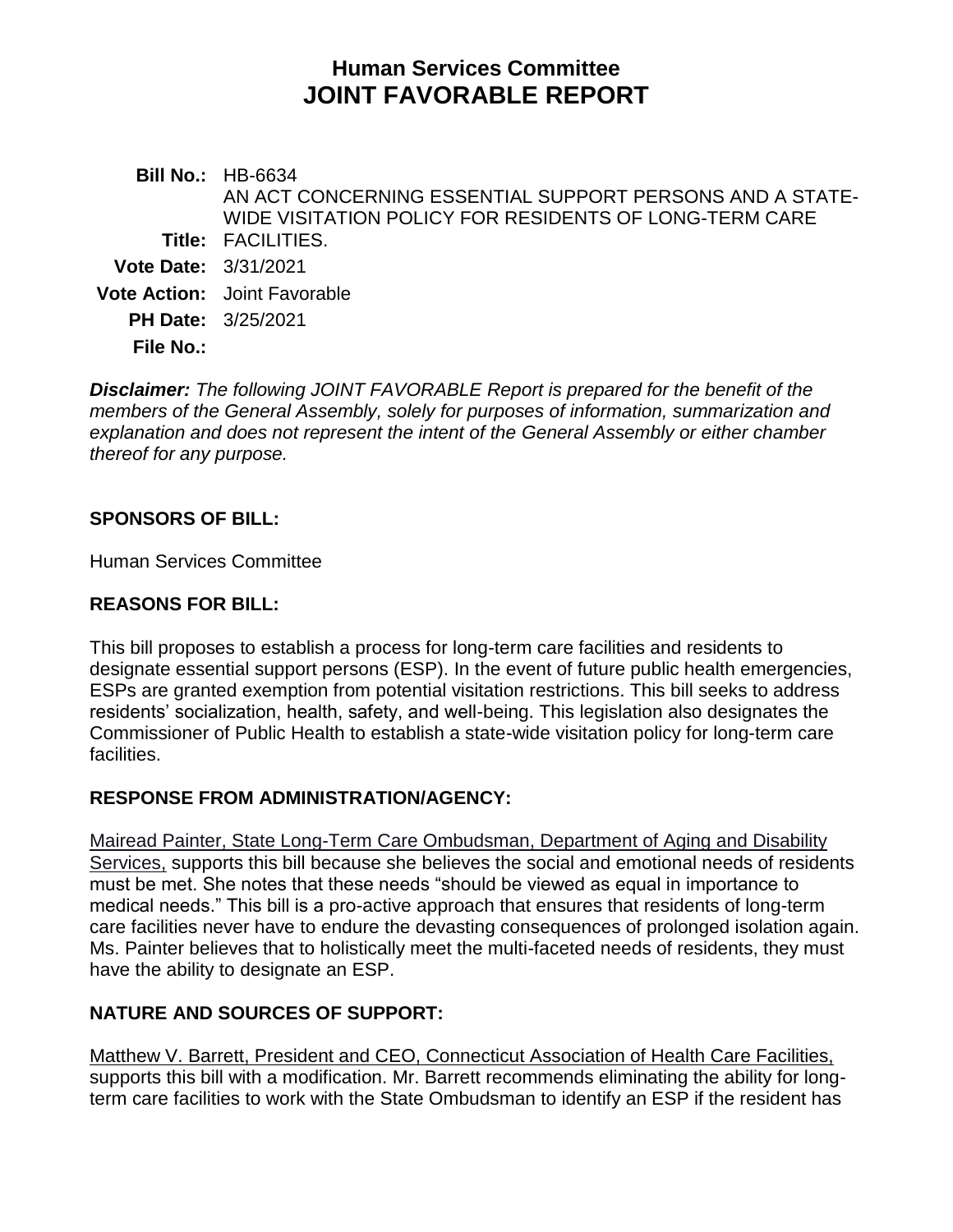not done so. This provision negates the core belief that a resident should identify their ESP. In the original concept, the ESP is most likely someone who has a history of providing care to the resident. Mr. Barrett also notes that mandating each resident to have a designated ESP, implies that all residents need or desire an ESP. This does not align with the original intent of ESPs.

AARP Connecticut supports the intent of the bill, although they are concerned about its potential future enforcement. AARP CT notes the current discrepancies in the interpretation and application of federal and state regulations by nursing homes. Because of this, they are concerned about the ability of the state to enforce these policies and adequately combat isolation in nursing homes. AARP CT recommends the creation of a process for "residents and their families to find assistance and hold facilities accountable when they believe they have been inappropriately denied visitation."

Jeffery Freiser supports this bill with two amendments to empower residents and their families. The first is a provision to ensure the transparency of vital information, particularly during a public health crisis. Information should include infection rate, mortality, and vaccine data. Mr. Freiser believes that family members have a right to access this information. Mr. Freiser also believes the role of family councils must be strengthened, and "long-term care management must be required by statute to support them." Family councils play a critically important role; they create a network of support and collective strength among families to advocate for changes in facility policies and practices.

#### Kathleen McCarty, CT State Representative

#### Michael Werner, Law & Policy Fellow, Commission on Women, Children, Seniors, Equity and **Opportunity**

They support this bill as it is a critical step towards ensuring that residents' social and emotional health needs are met. They explain how a prolonged period of absence from visitors throughout the pandemic has resulted in devasting outcomes for residents of longterm care facilities. Rep. McCarty believes that establishing an essential caregiver program will "bring extra comfort, protection and care to our nursing home residents on an ongoing basis." Rep. McCarty also notes that an essential caregiver is not a visitor and thus must adhere to the same safety protocol as staff in long-term facilities. Mr. Werner also notes that there is no fiscal note for this bill.

Mag Morelli, President, LeadingAge Connecticut supports this bill with two amendments. Ms. Morelli recommends adding language to ensure the ESP is providing assistance in accordance with the resident's person-centered care plan. She is concerned that placing a requirement on long-term care facilities to identify an essential support person for each resident will result in a high volume of persons able to enter and stay in a facility during a public health emergency. Ms. Morelli also believes this requirement exceeds the original concept of an ESP which was a person who had a "history of providing essential support to the resident."

Tania Ryea Valerie Marcella